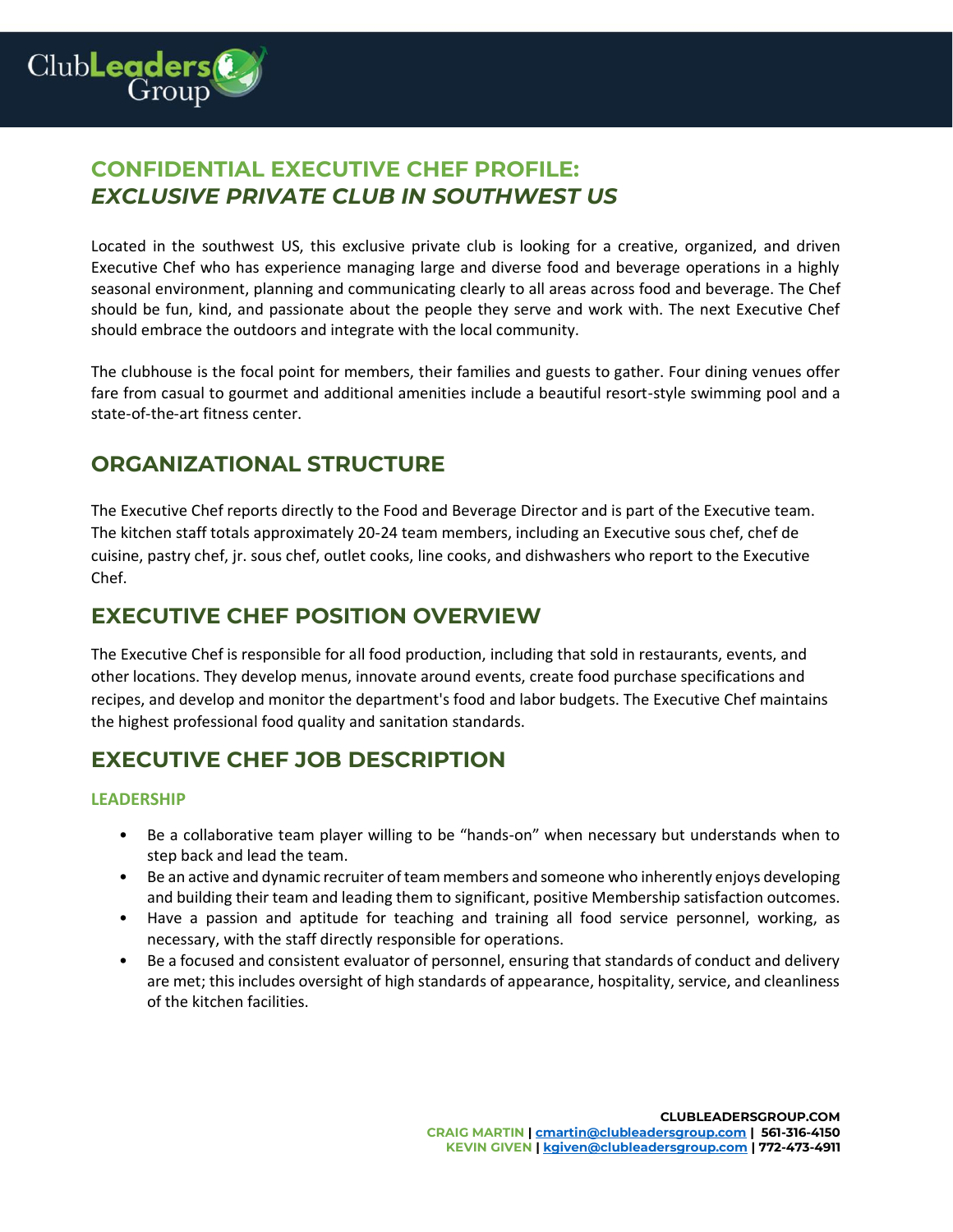

- Conduct and oversee training programs for food service personnel on various issues, including service techniques, knowledge of menu items and daily specials, sanitation, team building, and conflict resolution; regularly test and evaluate knowledge and understanding of these expectations. These should be ongoing throughout the year.
- Work closely with the front-of-house food and beverage managers to ensure a cohesive experience that consistently exceeds the expectations of Members and guests.
- Assist in planning and ensuring that special events are well-conceived and executed.
- Attend food and beverage staff and management meetings.
- Engage with, observe, learn, and listen to the Members and staff. Earn Member trust by instilling confidence through continued enhanced operations, interaction, and visibility.

#### **OPERATIONS**

- Develop and maintain standard recipes and techniques for food preparation and presentation that help to assure consistent, high quality and minimize food costs; exercises portion control for all items served and assisted in establishing menu selling prices.
- Evaluate food products to assure that quality standard are consistently attained.
- Ensure that high sanitation, cleanliness, and safety standards are consistently maintained throughout all kitchen areas. Establishes controls to minimize food and supply waste and theft.
- Safeguard all food-preparation employees by implementing training to increase their knowledge about safety, sanitation, and accident prevention principles.
- Establish and maintains a regular cleaning and maintenance schedule for all kitchen areas and equipment.
- Maintain safety training programs; manage OSHA-related kitchen safety aspects and maintain MSDSs in an easily accessible location.
- Membership
- Have a heart of hospitality, embrace, appreciate, promote, and elevate the warmth and culture of the Golf Club
- Be highly visible and engaged with Membership throughout the F&B outlets
- Welcome, encourage, and engage in regular feedback from Members.
- Be responsive to Members' requests for menu selections, event planning, etc., and strive to find creative ways to accommodate reasonable requests with a "can do" approach
- Consistently innovate, elevate events, and build on a core selection of club favorites and signature dishes.
- Create seasonally appropriate menus that the Membership has difficulty choosing from with regular features and specials.

#### **FINANCIAL**

• Clearly understand the metrics for the successful attainment of financial goals and objectives in F&B operations and consistently review these expectations with their direct reports to ensure understanding and 'buy-in' from those contributing to their attainment.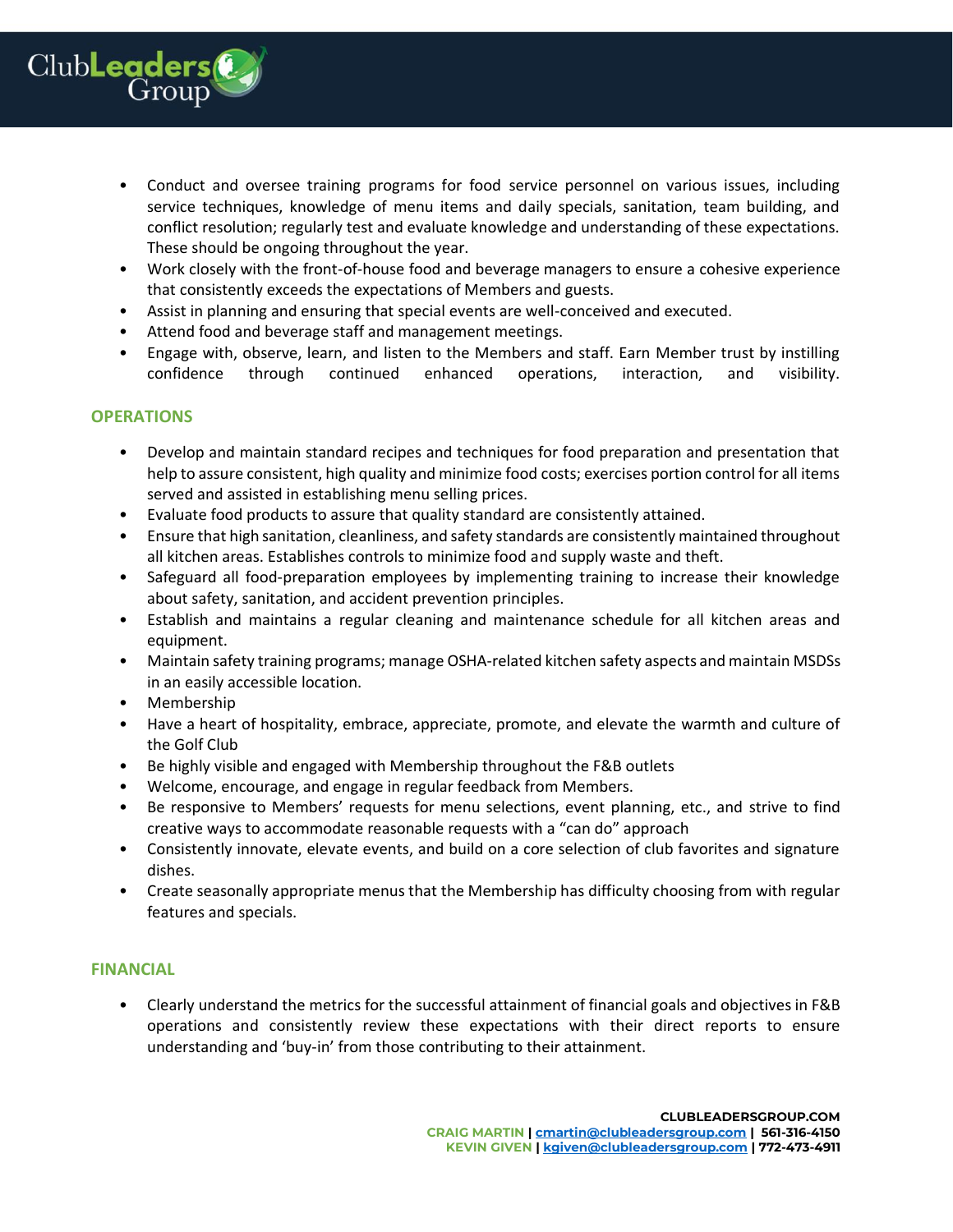

- Plan menus for all food outlets and special occasions and events. Schedule and coordinate the work of chefs, cooks, and other kitchen employees to ensure that food preparation is economical and technically correct.
- Consistently monitor payroll and labor resource allocations to align with financial forecasting and goals.
- Ensure effective and efficient staffing and scheduling for all facilities and functions while balancing financial objectives with Member satisfaction goals.
- Embrace the use of systems (including regular inventory processes) and technology to manage the kitchen and the operation's financial performance.
- Prepare necessary data for applicable parts of the budget; project annual food, labor, and other costs; monitor actual financial results; take corrective action to help assure that financial goals are met.

### **INITIAL PRIORITIES**

- Plan and organize menus, specials, and events, for the upcoming season.
- Develop relationships with the team both front and back of the house and embrace the culture of the club
- Be engaging with Members to develop relationships and understand Member preferences and expectations.
- Provide innovative and exciting culinary experiences for Members and guests in a la carte dining and Member events.
- Provide exciting and rotating specials at the key Member touch point locations
- Train and develop the visa workers, evaluate skill sets, and plan the schedule and placement of the team for a successful season.
- Promote a culinary culture of fairness, teamwork, and work-life balance.
- Encourage and promote a "can do" approach to hospitality and Member requests.

# **CANDIDATE QUALIFICATIONS**

### **THE SUCCESSFUL CANDIDATE:**

- Has a degree in Culinary Arts and other Hospitality Management focus.
- Has ten years of food production and management experience in a multi-outlet food and beverage operation at a luxury hotel, resort, restaurant, or club.
- Has achieved Certified Executive Chef (CEC) certification through the American Culinary Federation (ACF) or Pro Chef II certification through the Culinary Institute of America.
- Has exceptional experience providing high-quality a la carte dining and multi-outlet logistics.
- Has experience in a highly seasonal environment and a proven track record for designing and developing a distinctive service culture that is team and member/guest-focused.
- Has experience planning and monitoring all food-production-related costs.
- Is a "HANDS-ON" team player and works with all departments and team members.
- Is experienced with technology including POS system Jonas, Microsoft Excel, Word, Outlook, ADP, etc.